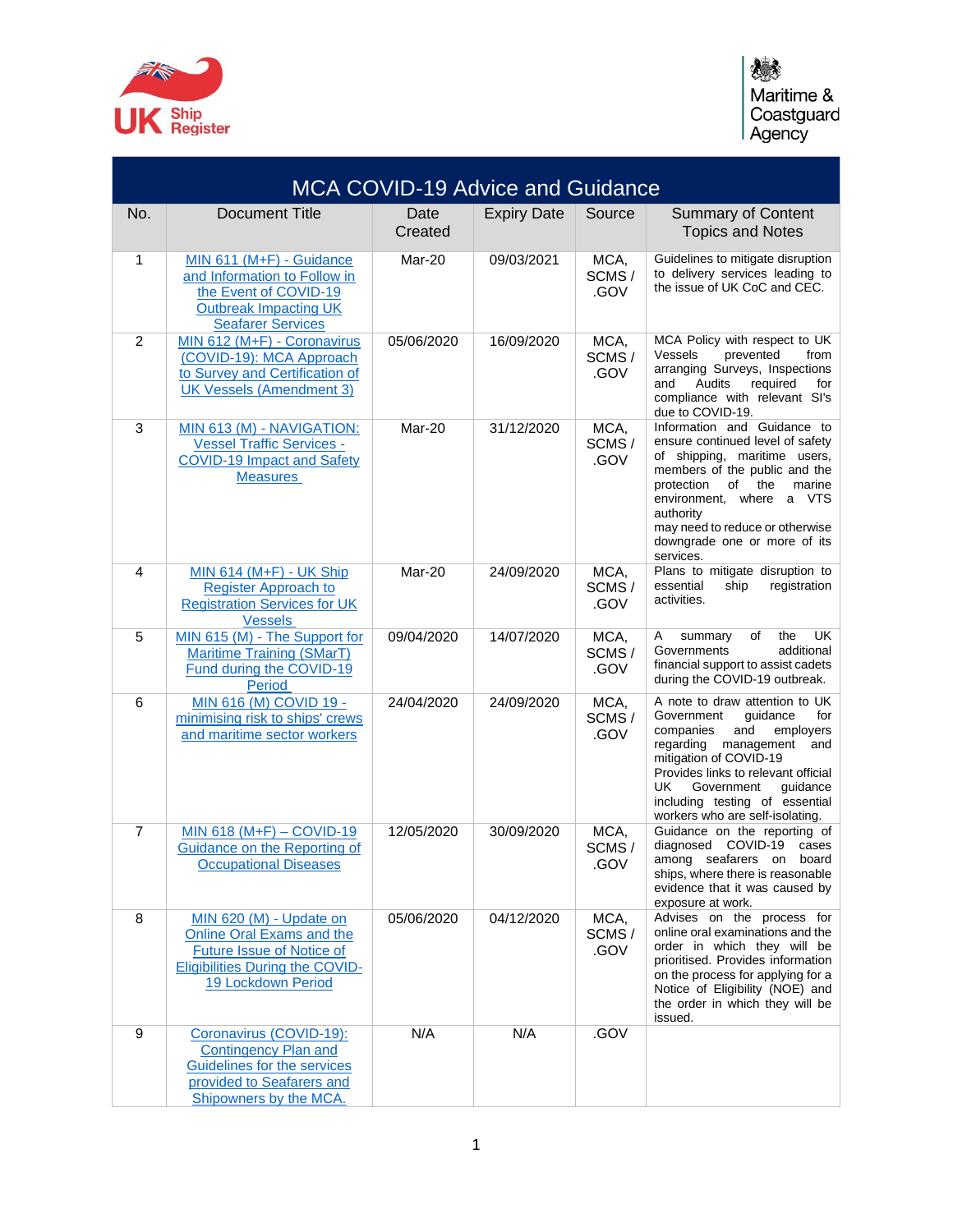

## 爆 Maritime &<br>Coastguard<br>Agency

| 10 | Coronavirus (COVID-19):<br><b>Maritime Labour Convention</b><br>2006                                                                                                        | 01/03/2020 | 31/08/2020 | .GOV | Guidance to companies on:<br>Seafarers who are onboard<br>vessel beyond their contracts for<br>reasons connected with the<br>Covid-19 virus. SEA to be kept<br>in place until repatriated.<br>Carry<br>over<br>οf<br>annual<br>leave/deferring repatriation of<br>crews. Extended periods of<br>working, loss of morale, signs of<br>fatigue.<br>To be reviewed at monthly<br>intervals starting 1st May.                                                                                                                        |
|----|-----------------------------------------------------------------------------------------------------------------------------------------------------------------------------|------------|------------|------|----------------------------------------------------------------------------------------------------------------------------------------------------------------------------------------------------------------------------------------------------------------------------------------------------------------------------------------------------------------------------------------------------------------------------------------------------------------------------------------------------------------------------------|
| 11 | Coronavirus (COVID-19):<br><b>MCA</b> approved course<br>delivery and Oral and Written<br><b>Examination information</b>                                                    |            |            | .GOV | Not aimed at seafarers but of<br>mention.<br>Advice<br>MCA-Approved<br>to<br>education<br>colleges<br>and<br>providers on acceptable means<br>of delivering long courses,<br>suspension of oral exams,<br>limitations on written exams and<br>limitations on STCW short<br>courses.                                                                                                                                                                                                                                              |
| 12 | Coronavirus (COVID-19):<br>Guidance for revalidation of<br><b>Boatmasters' Licences, issue</b><br>of Discharge books and Ships<br><b>Cook Certificates of</b><br>Competency |            |            | .GOV | Guidance<br>covering<br>the<br>application for Ship's Cook CoC<br>and Discharge Books.                                                                                                                                                                                                                                                                                                                                                                                                                                           |
| 13 | Coronavirus (COVID-19):<br>Revised medical certification<br>policy information for<br><b>Merchant Seafarers and</b><br><b>Fishermen</b>                                     |            |            | .GOV | New medical fitness certificates<br>may not be available during the<br>pandemic.<br>Exceptions for medical fitness<br>certificates on UK Flagged<br>vessels which have expired or<br>are due to expire imminently.<br>NEW Revised Exceptions for<br><b>ENG</b><br>$\mathbf{1}$<br>acceptable<br>and<br>equivalent medical certificate<br>(MSN 1815) holders on UK<br>Flagged Vessels during the<br>pandemic period<br>MCA Medical Reviews: No new<br>face to face<br>reviews<br>by<br>independent referees will be<br>conducted. |
| 14 | Coronavirus (COVID-19):<br><b>Guidance for Vessels having</b><br>difficulties requiring<br>replacement Medical Stores                                                       |            |            | .GOV | Provision of an exception letter<br>for inspection purposes where<br>medical<br>stores cannot<br>be<br>replenished in line with the<br>requirements of The Merchant<br>(Medical<br>Shipping<br>Stores)<br>Regulations 1995 (SI 1995 No.<br>1802).                                                                                                                                                                                                                                                                                |
| 15 | Guidance for shipping and<br>sea ports on coronavirus<br>$(COVID-19)$                                                                                                       |            |            | .GOV | What to do if you have had a<br>with<br>confirmed<br>person<br>coronavirus (COVID-19) in a<br>marine setting, specific actions<br>and useful links.<br>Targets Ships and Sea Ports.                                                                                                                                                                                                                                                                                                                                              |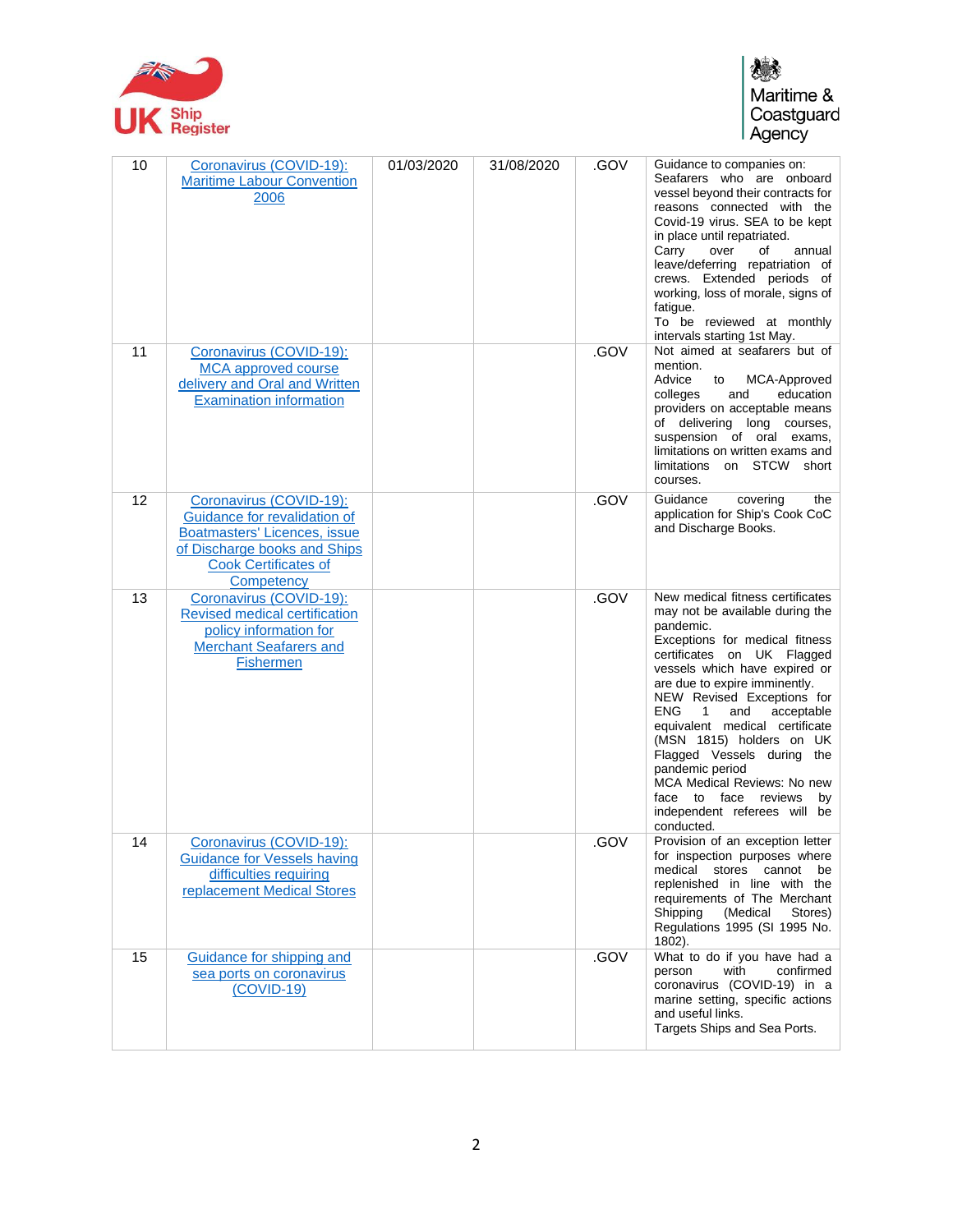

| Advice for IMO Member's States, Seafarers and Shipping (IMO Circ. No.<br>4204) |                                                                                                                                                                                                                                                                                                                                                                                                                                                              |                 |                    |            |                                                                                                                                                                               |
|--------------------------------------------------------------------------------|--------------------------------------------------------------------------------------------------------------------------------------------------------------------------------------------------------------------------------------------------------------------------------------------------------------------------------------------------------------------------------------------------------------------------------------------------------------|-----------------|--------------------|------------|-------------------------------------------------------------------------------------------------------------------------------------------------------------------------------|
| No.                                                                            | <b>Document Title</b>                                                                                                                                                                                                                                                                                                                                                                                                                                        | Date<br>Created | <b>Expiry Date</b> | Source     | <b>Summary of Content</b><br><b>Topics and Notes</b>                                                                                                                          |
| 1                                                                              | Circular Letter No.4204/Add.19<br>(2 June 2020) - Coronavirus<br>(COVID-19) - Guidance for<br>flag States regarding surveys<br>and renewals of certificates<br>during the COVID-19<br>pandemic                                                                                                                                                                                                                                                               | 02/06/2020      |                    | <b>IMO</b> | Provides guidance<br>the<br>on<br>validity<br>extension<br>of<br>of<br>certificates and issuance of<br>short-term certificates.                                               |
| $\overline{2}$                                                                 | Circular Letter No.4204/Add.18<br>(26 May 2020) - Joint<br>Statement IMO-ICAO-ILO on<br>designation of seafarers,<br>marine personnel, fishing<br>vessel personnel, offshore<br>energy sector personnel,<br>aviation personnel, air cargo<br>supply chain personnel and<br>service provider personnel at<br>airports and ports as key<br>workers, and on facilitation of<br>crew changes in ports and<br>airports in the context of the<br>COVID-19 pandemic | 26/05/2020      |                    | <b>IMO</b> | Joint statement from IMO,<br>ICAO and ILO regarding the<br>facilitation of crew changes in<br>ports and airports during the<br>Covid-19 pandemic.                             |
| 3                                                                              | Circular Letter No.4204/Add.17<br>(21 May 2020) - Coronavirus<br>(COVID 19) - Preparing for<br>post COVID-19 operations:<br>considerations and<br>practicalities for port<br>community systems, single<br>window and other electronic<br>exchange platforms                                                                                                                                                                                                  | 21/05/2020      |                    | <b>IMO</b> |                                                                                                                                                                               |
| $\overline{4}$                                                                 | Circular Letter No.4204/Add.16<br>(6 May 2020) - Coronavirus<br>$\overline{(COVID 19)} - \overline{COVID-19}$<br>related guidelines for ensuring<br>a safe shipboard interface<br>between ship and shore-based<br>personnel                                                                                                                                                                                                                                  | 06/05/2020      |                    | <b>IMO</b> | Implementation of practical,<br>risk-based<br>measures<br>to<br>address Covid-19 risks for all<br>personnel<br>involved<br>in<br>ship/shore interface.                        |
| 5                                                                              | Circular Letter No.4204/Add.15<br>(6 May 2020) - Coronavirus<br>(COVID 19) - Personal<br>protective equipment                                                                                                                                                                                                                                                                                                                                                | 06/05/2020      |                    | <b>IMO</b> | WHO information on PPE to<br>support decisions on use of<br>PPE for seafarers. Highlights<br>MLC requirements for the<br>protection of the health and<br>safety of seafarers. |
| 6                                                                              | Circular Letter No.4204/Add.14<br>(5 May 2020) - Coronavirus<br>(COVID-19) - Recommended<br>framework of protocols for<br>ensuring safe ship crew<br>changes and travel during the<br>coronavirus (COVID-19)<br>pandemic                                                                                                                                                                                                                                     | 05/05/2020      |                    | <b>IMO</b> | Recommendations<br>about<br>measure to facilitate ship crew<br>changes in ports during the<br>Covid-19 pandemic.                                                              |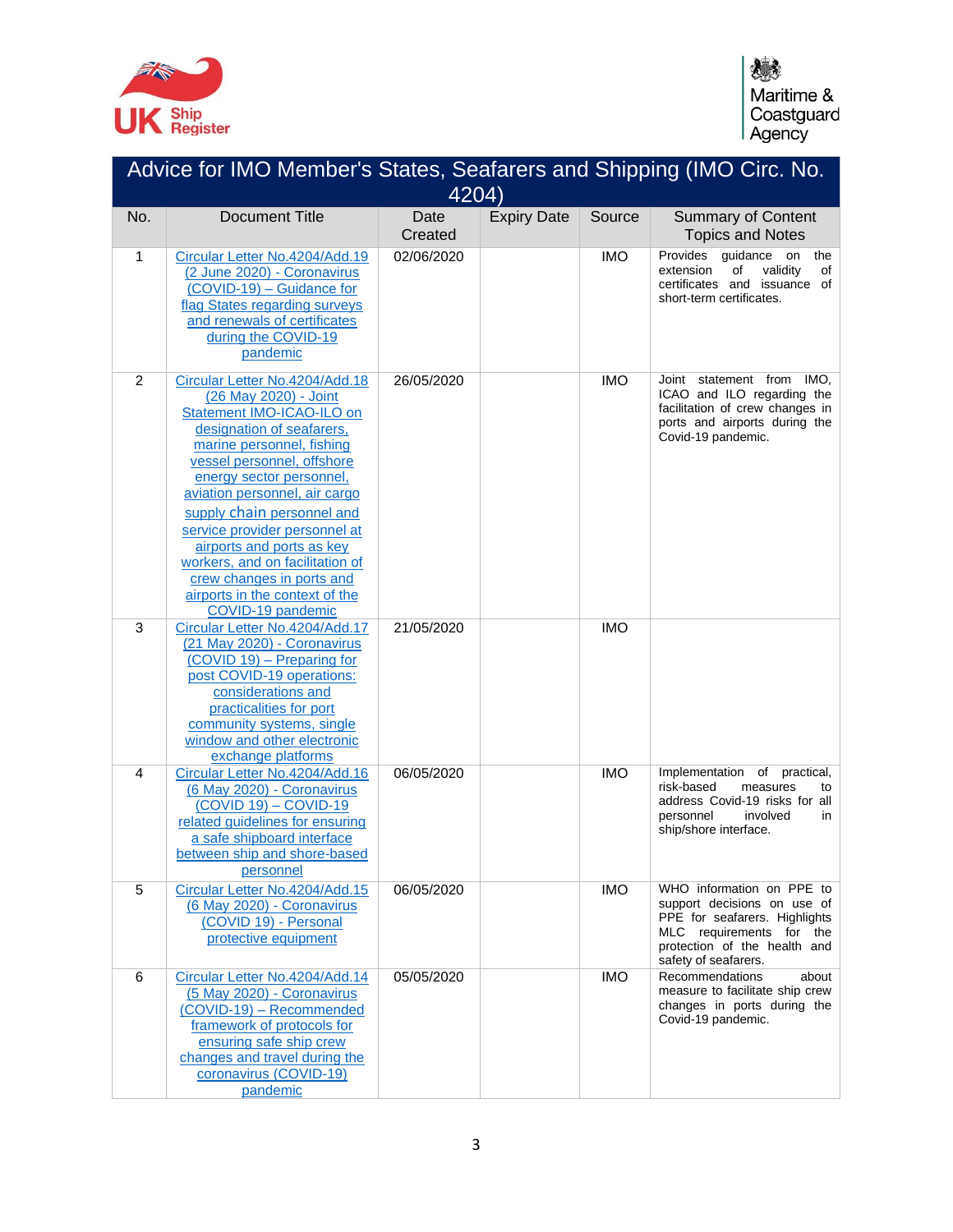

| $\overline{7}$ | Circular Letter No.4204/Add.13<br>(5 May 2020) - Coronavirus<br>$(COVID-19)$ –<br><b>Recommendations for</b><br>Governments and relevant<br>national authorities on<br>facilitating the movement of<br>offshore energy sector<br>personnel during the COVID-<br>19 pandemic                                                                                                    | 05/05/2020 | <b>IMO</b> |                                                                                                                                                                                                                                                                                                                                                                  |
|----------------|--------------------------------------------------------------------------------------------------------------------------------------------------------------------------------------------------------------------------------------------------------------------------------------------------------------------------------------------------------------------------------|------------|------------|------------------------------------------------------------------------------------------------------------------------------------------------------------------------------------------------------------------------------------------------------------------------------------------------------------------------------------------------------------------|
| 8              | Circular Letter No.4204/Add.12<br>(27 April 2020) - Coronavirus<br>(COVID 19) - Declaration by<br><b>Port Authorities Roundtable</b><br>(PAR) members in view of the<br>global COVID-19 situation                                                                                                                                                                              | 27/04/2020 | <b>IMO</b> | Port authority's collaboration to<br>share best practices in ensuring<br>that port operations can remain<br>undisrupted.                                                                                                                                                                                                                                         |
| 9              | <b>Circular Letter</b><br>No.4204/Add.11 (24 April<br>2020) - Coronavirus (COVID<br>19) - EC Guidelines on<br>protection of health,<br>repatriation and travel<br>arrangements for seafarers,<br>passengers and other persons<br>on board ships                                                                                                                                | 24/04/2020 | <b>IMO</b> | Prepared by the European<br>Commision. IMO distributes to<br>all member states.<br>Guidelines on protection of<br>health, repatriation and travel<br>arrangements for seafarers,<br>passengers and other persons<br>on board ships.                                                                                                                              |
| 10             | <b>Circular Letter</b><br>No.4204/Add.10 (22 April<br>2020) - Joint Statement IMO-<br><b>WHO-ILO on medical</b><br>certificates of seafarers, ship<br>sanitation certificates and<br>medical care of seafarers in<br>the context of the COVID-19<br>pandemic                                                                                                                   | 22/04/2020 | <b>IMO</b> | Joint Statement IMO-WHO-ILO<br>Medical<br>certificates<br>οf<br>seafarers,<br>ship<br>sanitation<br>certificates and medical care of<br>seafarers<br>Targets health, labour, port<br>State control and maritime<br>authorities, at both national and<br>local levels.                                                                                            |
| 11             | Circular Letter No.4204/Add.9<br>(16 April 2020) - Joint<br>Statement IMO-WCO on the<br>integrity of the global supply<br>chain during the COVID-19<br>pandemic                                                                                                                                                                                                                | 16/04/2020 | <b>IMO</b> | Joint Statement between IMO<br>and WCO (World Customs<br>Organisation).<br>To assist states in ensuring that<br>health<br>measures<br>are<br>implemented in ways that<br>minimise<br>unnecesary<br>interference to<br>international<br>traffic and trade.<br>Targets<br>customs<br>administrations and port state<br>authorities at national and local<br>level. |
| 12             | Circular Letter No.4204/Add.8<br>(14 April 2020) - Coronavirus<br>(COVID-19) - Video meeting<br>with port State control (PSC)<br>regimes (includes joint<br>statement and statements<br>and/or relevant temporary<br>guidance issued by the United<br>States, the Acuerdo de Viña<br>del Mar and the Caribbean,<br>Indian Ocean, Mediterranean,<br><b>Paris and Tokyo MOUs</b> | 14/04/2020 | <b>IMO</b> | Targets flag Administrations<br>and port State and coastal<br>State authorities.                                                                                                                                                                                                                                                                                 |